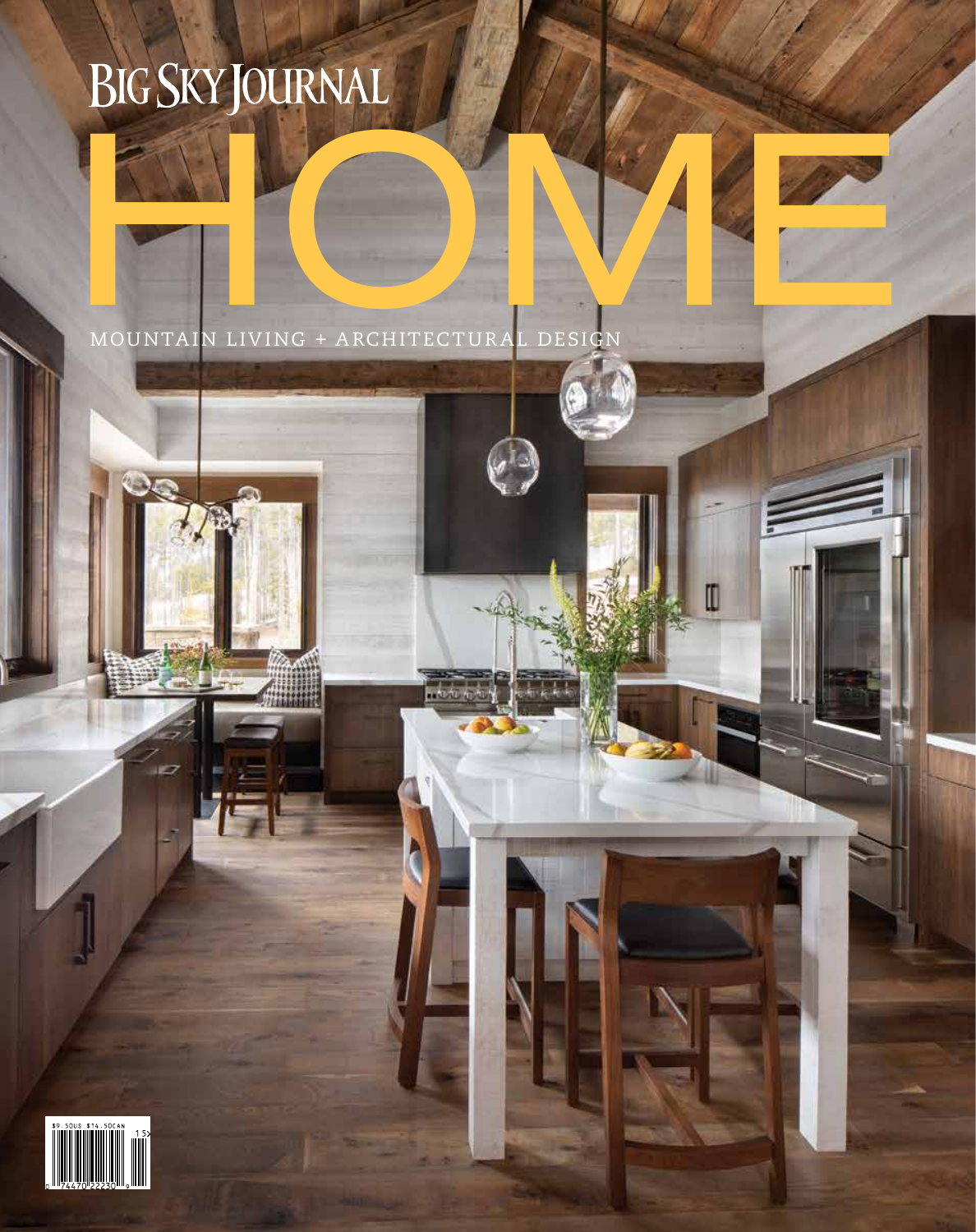first-rate additions to any mountain home. Diamond Spas creates several lines of custom stainless steel- and copper-fabricated pools and spas — including

> glass-walled pools and spas, swim spas, and cold therapy pools — along with water features. The company also creates luxury indoor and outdoor bath fixtures for both residential and commercial markets.

Monarch: 86 x 86 x 39 inches Starting at \$26,500 Crestone: 90 x 90 x 39 inches Starting at \$28,500 diamondspas.com

by hammerton Studio

### Lighting plays an essential role

in the design of a home. While it serves functional needs, it's also an integral element that either blends with the over-

all style of interior spaces or adds a unique stylistic mark. The Stella Collection by Hammerton Studio accomplishes both by merging minimalist design with celestial flair. This collection, new for 2021, includes a ring chandelier, sconce, pendant, linear suspension, and multi-port fixtures that integrate LED lighting and artisan cast glass in a choice of eight finishes, including a variety of silver, brass, and bronze tones.

For 25 years, Hammerton has specialized in unique, handcrafted lighting designs, with every aspect of production occurring in their 50,000-square-foot studio in Salt Lake City, Utah. The Stella Collection is a perfect example of the quality creations that the company is known for. The collection uses geometric cast glass diffusers that are handmade piece-by-piece, resulting in lighting fixtures that make an artistic statement, radiating beams from each multi-faceted orb that twinkles like the stars.

Along with the Stella



Bozeman, Montana-based potter Marianne Robilotta cares about the sustainability of her community, and that's a big reason why the ceramics she sells through her studio Basiclai (pronounced bay-si-clay) are produced with the gentle care of her own two hands. "It's important to be aware of where our material goods are coming from and how they're made," she says. "Buying handmade or local should not be a luxury."

Robilotta founded Basiclai in 2017 with a mission to create high-quality utilitarian pottery in a simple, clean, and refined style that could just as easily complement a traditional or rustic





**CRESTONE** 

home as it could a mountain modern or ultra-contemporary one. The five-piece dinnerware set is glazed with neutral tones and features a large, medium, and small plate, a medium bowl, and a small mug that are all dishwasher-, microwave-, and freezer-safe. Order just two settings for a small household or guest house, or enough to feed a crowd.

Along with the sets, Basiclai produces a number of other pieces in the same clean style, including cheese stones, French butter crocks, a variety of mugs and bowls, utensil crocks, and honey pots, along with lamps, vases, dog bowls, and more. Robilotta is currently



# Handmade Dinnerware Set

Collection, Hammerton Studio offers a number of designs — ranging from Bamboo to Urban Loft collections — that complement a wide range of architecture and interior design styles. Their products are available through local dealers around the country, including Earth Elements, with locations

> in Bozeman, Montana; Jackson Hole, Wyoming; Ketchum, Idaho; and Park City, Utah; and Gallatin Valley Furniture also in Bozeman. Visit the Hammerton website to see more design collections and vendors near you.

Indulge in luxury with one of several portable hot tubs by the Colorado-based company Diamond Spas. Both the Monarch and the Crestone are four- to six-person hot tubs that are fabricated with stainless-steel or copper frames and removable access panels on all four sides for easy maintenance. Panel options include stainless steel, copper, a panel-free model for drop-in underground installation, or the client's choice of materials for siding. Both spas feature 14 jets, comfortable bench

seating, and two-part water maintenance systems that utilize ultraviolet sanitizers and hydrogen peroxide to keep the water fresh and clean. The Monarch is certified for both appliance and energy efficiency standards for portable electric spas. For relaxation, comfort, and convenience not to mention quality — both the Crestone and Monarch models are

From \$154 per set | basiclai.com

## by diamond spas **portable hot tubs**

expanding her Bozeman studio and showroom, with plans to open to the public this fall.



# $BSESF3$

## **The Stella collection**

## *by Basiclai*

Starting at \$995 Sizes vary hammerton.com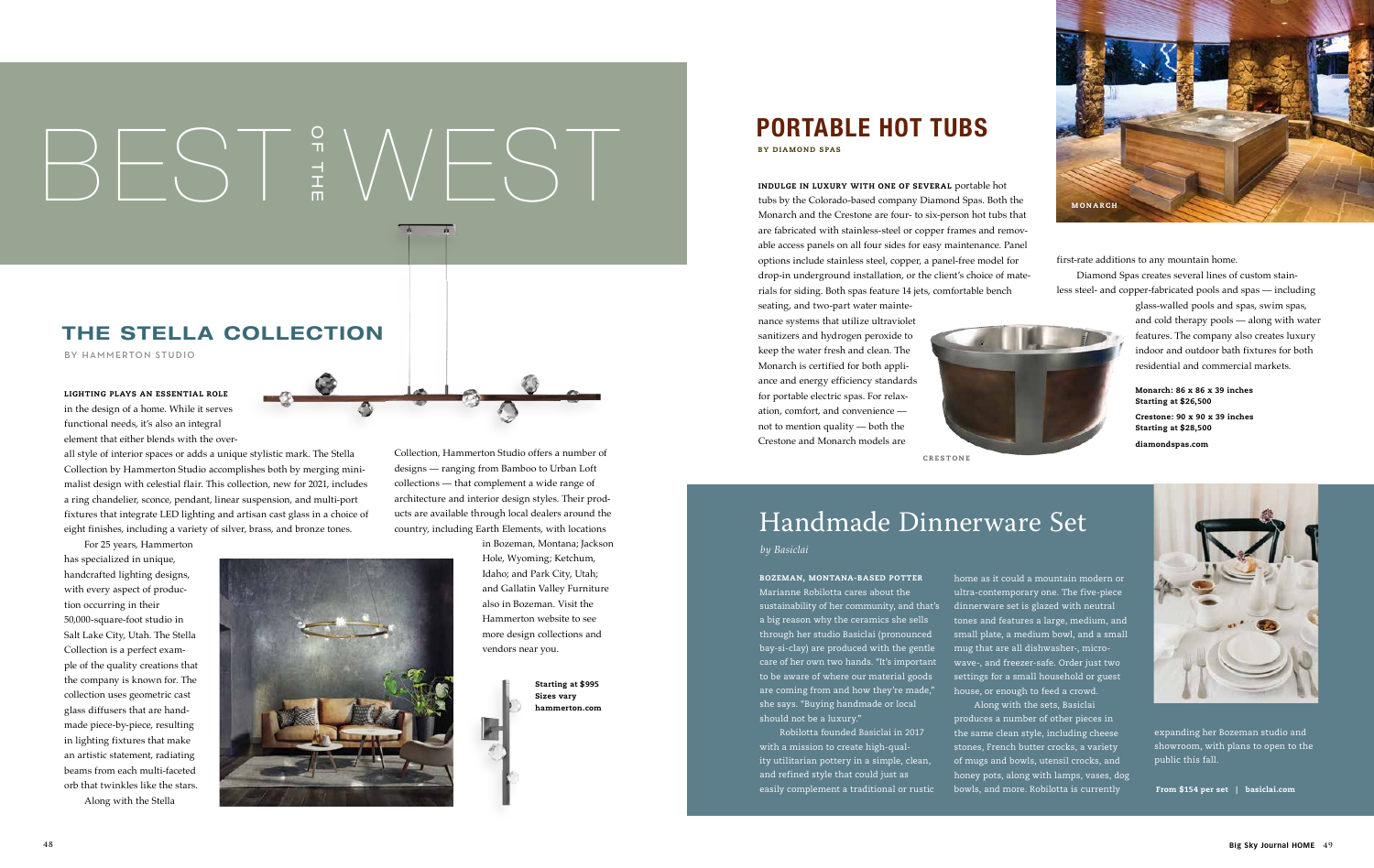**50 Big Sky Journal HOME 51**

Perched on a black iron base, the rowan console by Epoch West Furniture in Bozeman, Montana, is handcrafted from flat-sawn oak and finished in a gentle white tone that highlights the beauty of the wood grain patterns. And if that weren't enough, upon opening the console doors you'll find a pleasant surprise: The interior is finished in a translucent sapphire blue that enhances the character of the wood, while also adding a dramatic touch. The interior shelves are adjustable and each of the three doors features custom inlaid iron hardware. The sleek design, along with the contrasting colors of the whitewashed wood and black iron, gives the Rowan a contemporary feel that's perfect for a mountain modern home, yet it's classic enough to fit right in with more traditional interiors. Like most Epoch West creations, this console can be built to custom dimensions or ordered at the standard size.

Epoch West was founded in 2009 with the goal of

WORKING FROM HIS STUDIO in Montana's Paradise Valley, near Yellowstone National Park and just south of the colorful town of Livingston, master furniture maker and woodcarver J. Bradley Greenwood uses honey locust, elm, white oak, pistachio, mulberry, eucalyptus, and walnut wood to produce the Save the Ranger Yellowstone National Park Mechanical Shooting Gallery. This is a one-of-a-kind moving target game and a limited-edition work of art that incorporates copper-leaf inlay, recycled steel, hand carvings, restored vintage game parts, and an original painted design by the maker's son, Jesse Greenwood.



translating Montana's natural beauty into high-quality furniture that stands the test of time. With everything from beds and office furniture to entertainment centers and dining tables — along with custom designed pieces — most of their products feature locally sourced materials and iron or hand-carved wood accents. Each piece is handcrafted by a team that's led by owners Marc and Clarice Lien, who have been working in the furniture industry for more than three decades.

*by J. Bradley Greenwood*

# **Save the Ranger Game**

— the game features bear silhouettes and a panoramic full-color scene of a park ranger (the goal for players is to save the ranger from the bears).

With 35 years of experience working with wood, Greenwood takes pride in authenticity and quality craftsmanship. Along with other ornamental mechanical games, lighting, furniture, and custom creations, his works add vintage flair to interiors and are as

durable as they are exquisite.

portable fire pits

We love the spirit in which the cowboy cauldron Company was born. Soon after owner Mike Bertelsen built a cauldron-like fire pit for himself, his brother wanted one. Then his neighbor wanted one, and word continued to spread from there. And it's easy to see why: They are versatile and functional; they add an intimate, cozy feel to backyard gatherings; they provide warmth to extend the outdoor living season; and you can even build a fire underneath and use them as cooking vessels.

Bertelsen's Cowboy Cauldron Company has come a long way, and they now feature a variety of sizes and options, including The Ranch Boss, a top-of-the-line model that graces resorts, ranches, and backyards worldwide and is the perfect choice for larger gatherings; The Wrangler, which is a good option for home chefs; The Urban Cowboy that's great for warming up smaller backyard gatherings; and Bertelsen's most recent creation, The Dude, a portable version of his original fire pit, weighing only 35 pounds and made with segmented legs to easily fit into the trunk of a car for camping trips or beachside picnics. Each model comes with a cauldron basin, tripod frame, hook and chain assembly (allowing for basin height adjustment), charcoal grate, cooking grill, and rain cover.

Starting at \$999 | Sizes vary by model cowboycauldron.com

# ROWAN CONSOLE BY EPOCH WEST FURNITURE

by Cowboy Cauldron





Price available upon request 60 x 18 x 32.25 inches epochwest.com

## **BEST** of the **WEST**



**BERKSHIRE HATHAWAY** Homa Services **Montana Properties** 

## **OUR REACH IS GLOBAL. OUR ROOTS ARE LOCAL.**

**BIGFORK** 425 Grand Drive, Suite B (406) 837.1800

**BIG SKY** 55 Lone Peak Dr, Suite 3 (406) 995.4060

**BOZEMAN** 2001 Stadium Dr, Suite A (406) 586.7676

**BOZEMAN DOWNTOWN** 37 South Willson Avenue (406) 551.9606

**BUTTE** 1751 Harrison Avenue (406) 299.3980

**ENNIS** 101 E. Main Street (406) 682.5002

**FLORENCE** 289 Rodeo Drive (406) 273.0910

**HAMILTON** 120 5th St., Suite 201 (406) 375.0166

**BHHSMT.COM** 

nes ante de adies produce e los vightos polo algoritmente de la estatunidad de la constitución de la constitución<br>En el constitución de la constitución de la constitución de la constitución de la constitución de la constit

**HELENA** 50 S. Park Avenue (406) 437.9493

**LIVINGSTON** 217 W Park St., Unit A (406) 222.5590

**MISSOULA** 1020 South Avenue W (406) 721.4141

**MISSOULA DOWNTOWN** 314 N. Higgins Avenue (406) 721.4141

> **POLSON** 201 1st Street (406) 883.3800

**SEELEY LAKE** 3166 MT Highway 83 (406) 677.6565

**SHERIDAN** 118 S. Main Street (406) 842.5650

**TWIN BRIDGES** 106 N. Main Street (406) 684.5686

\$25,000 20 x 30 x 55 inches bradgreenwood.com

Part of Greenwood's National Park Series, which features a range of smallscale shooting gallery games reminiscent of an early 20th-century style, this piece highlights the wonders of Yellowstone. With an intricately whittled carving of a grizzly bear mount serving as the focal point — and also as an example of Greenwood's impressive carving skills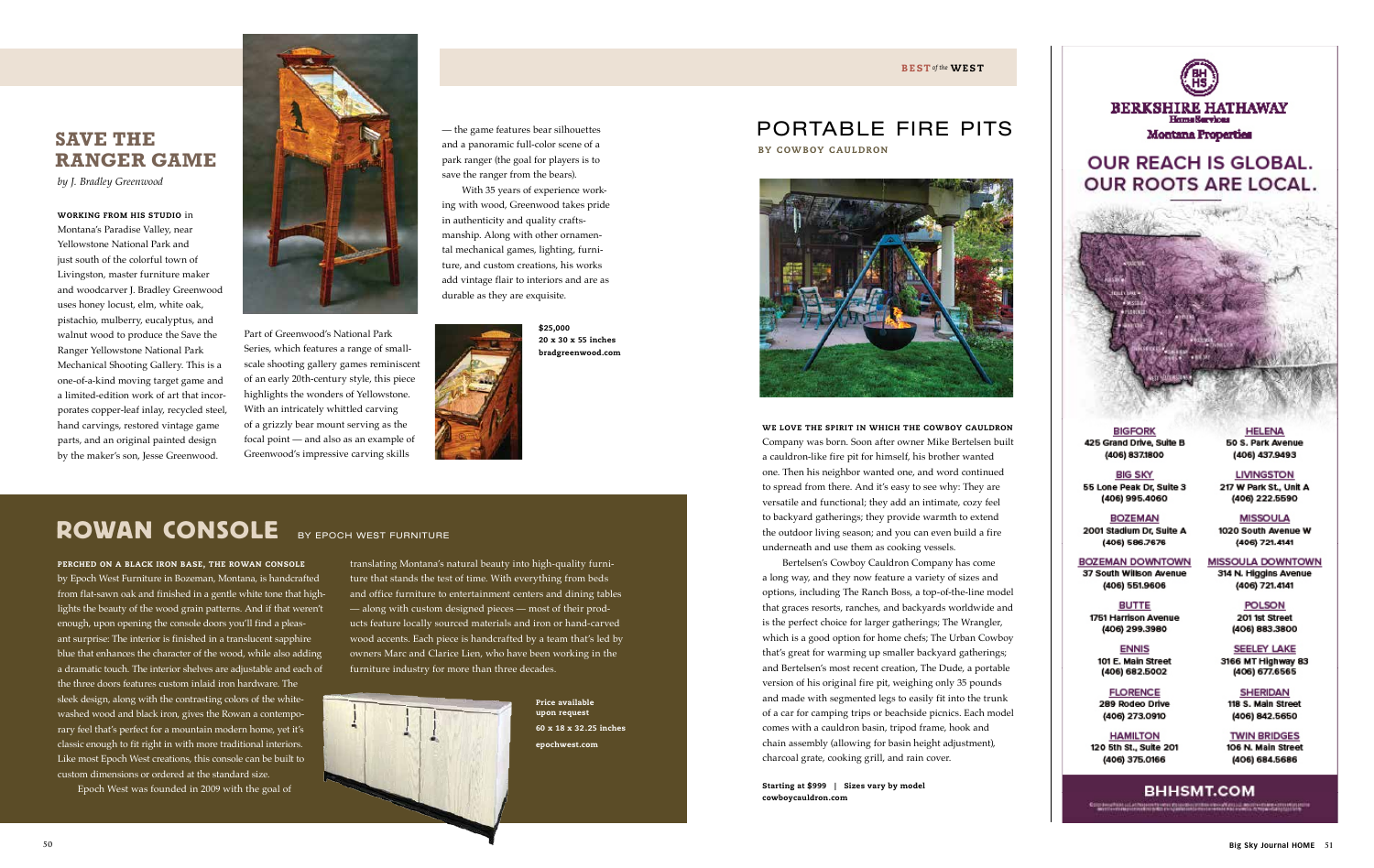## **BEST** of the **WEST**

## **by Al a n D a igre Designs** DINING CHAIRS

Alan Daigre gained recognition for creating a rocking chair with a suspended back, and his company has now applied that same technology to this unique set of dining room chairs. And, according to the craftsman, happy customers report that their guests linger longer around the table when sitting in them. "The real beauty of the design is in the comfort," Daigre says. "With the block seat and suspended back, the chair is free to adjust to the body." Inspired by natural textures and clean, simple lines, the comfortable, functional, and artistic chairs start with solid air-dried hardwood frames, usually walnut, cherry, or maple. The seat and back consist of individual



wood blocks that are threaded together by a cable with an 1,800-pound breaking strength, which prevents stretch and wear over time and is guaranteed for the life of the chair. And each one is topped off with a hand-rubbed finish that lets the wood's rich colors and grain patterns come through.

Daigre started studying the craft of chair making in 2002 with a drive to make something different, and his

unique designs are proof of his success. He has since moved his production to a 10,000-square-foot commercial building in Woodbury, Tennessee, where his team also creates rocking chairs, bar stools, office chairs, and more.

Side Chairs: 41.5 x 20.5 x 16 inches Starting at \$1,850 Arm Chairs: 41.5 x 28 x 16 inches Starting at \$2,100

alandaigredesigns.com



Pamela Mauseth Fine Art Mosaics

Bee Street Gallery - Dallas/Ft. Worth, TX | Woman Made Gallery - Chicago, IL<br>Two Old Crows Gallery - Pagosa Springs, CO 206.619.1039 | pamela@pamelamausethmosaics.com | PamelaMausethMosaics.com

# by SAV Digital Environments Lutron Motorized Shades

## Blending leading-edge technology

with design, SAV Digital Environments (located in Bozeman and Big Sky, Montana) offers whole-home automation systems. When it comes to their automated shading solutions, they have incredibly high standards of aesthetics, quality, and reliability. To bring an integrated, fully custom shading system to its true potential, they create one that aligns with their client's tastes and needs, resulting in beautiful, elegant, personalized designs that are intuitive and user-friendly. With innovative solutions provided by Lutron — a company known for its high-quality, cutting-edge, energy-saving home solutions — they are able to accomplish incredible results.



Lutron's automated shades are integrated with a lighting control system, providing intuitive functionality from a broad range of wall controls or smart devices, such as an iPad. This offers several one-touch options, allowing homeowners to quickly and effortlessly create a scene within any room. Similar to their shades and controls, SAV also offers intelligent light sources from Ketra that deliver high-quality dynamic lighting. The end result is maximum comfort and convenience, without foregoing style and personalization. Their years of experience and expertise instills confidence in their clientele, and with an ample amount of options, SAV can work within most budgets.

Sizes & prices vary | savinc.net